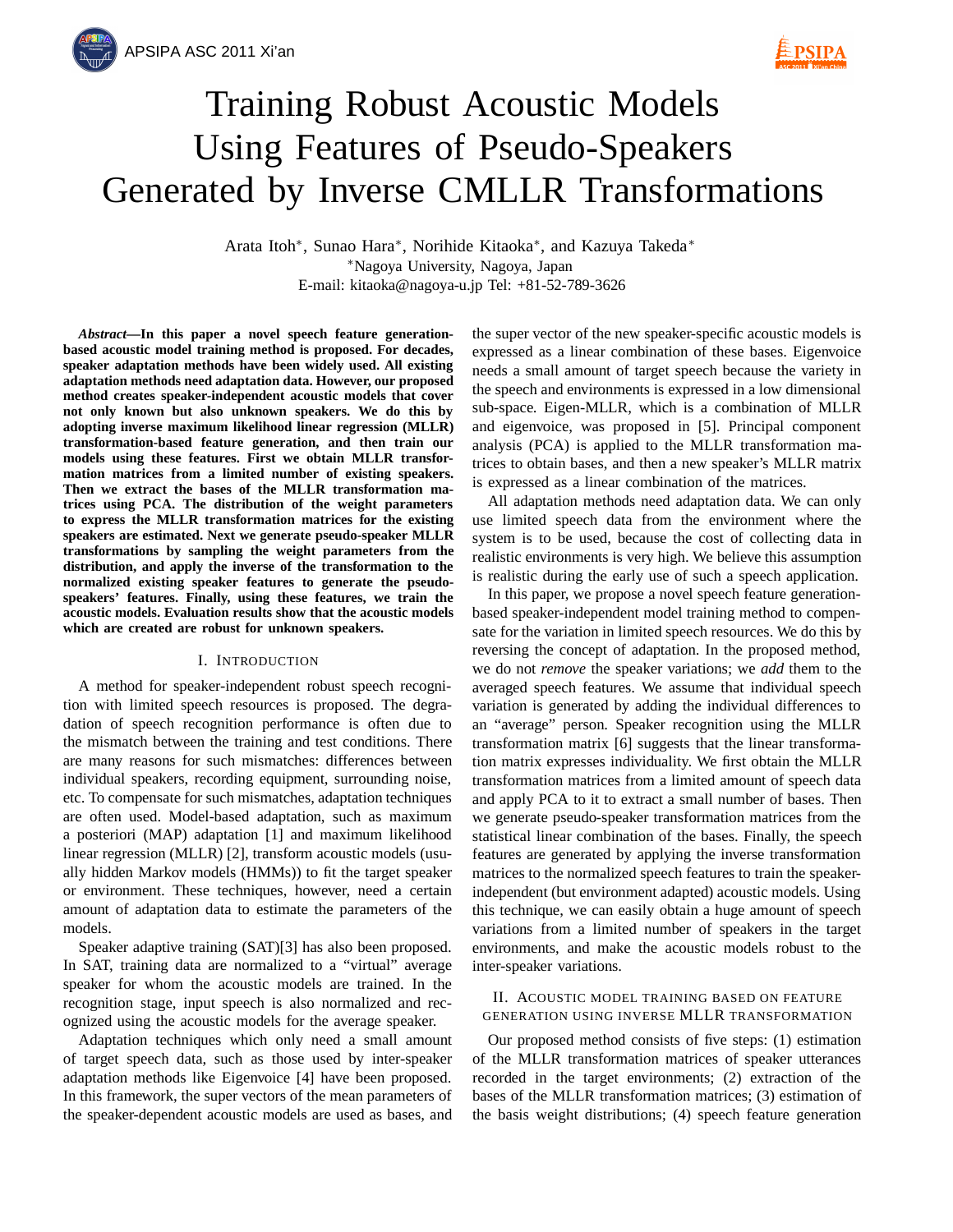

Fig. 1. Flow of the proposed feature generation-based acoustic model training

applying the inverse transformation matrix to the speakernormalized speech data; (5) acoustic model training with generated features. The flow of the proposed method is summarized in Fig. 1. Here, we assume that we can use a certain amount of the training data in the target environments, but the data do not include the test speakers. This was necessary because we just developed this new application and were only able to collect a small amount of data in the field where the application was used.

# *A. Normalization of training speech*

We adopted Constrained MLLR (CMLLR)[7], [8] to normalize the training speech:

$$
\hat{\mathbf{o}} = \mathbf{A}\mathbf{o} + \mathbf{b} = \mathbf{W}\boldsymbol{\zeta},\tag{1}
$$

where **o** and **ô** express an *n*-dimensional input feature vector and a normalized one,  $\mathbf{W} = \begin{bmatrix} \mathbf{b}^T \ \mathbf{A}^T \end{bmatrix}^T \in \mathbf{R}^{n \times (n+1)}$  is a transformation matrix, and  $\boldsymbol{\zeta} = \begin{bmatrix} 1 & \mathbf{o}^T \end{bmatrix}^T \in \mathbf{R}^{(n+1)\times 1}$  is an extended feature vector including a bias.

We obtain transformation matrix  $\mathbf{W}_i$ ,  $(i = 1, \dots, R)$  for speaker *i* of *R* speakers in the training data.

# *B. Basis extraction using PCA*

We assume that transformation matrix **W** consists of a linear combination of bases. One could use all the  $W_i$ , (*i* = 1,  $\cdots$  as bases, but the number of components in  $W_i$  is large  $(n \times (n + 1))$ . However, speech production is constrained by physical limitations such as vocal tract length. Such constraints should be reflected in the range of individual differences in the transformation matrix.

Thus, we apply PCA to the  $n \times (n+1)$ -dimensional R super vectors  $V_i(i = 1, \dots R)$ , which are the concatenations of the columns in  $W_i$ s, and obtain *M* eigen vectors  $V_E^{(m)}(m)$  $1, \cdots M$ ) with the largest *M* eigenvalues as bases. This means that the transformation expressing individual differences is constrained as a linear combination of the basis super vectors. We also consider basis extraction as the blind estimation of speaker variances.

# *C. Estimation of distribution of weight parameters*

Using the bases extracted in the previous section, we express the individuality of a certain speaker  $V_j$  =  $\mathbf{a}^{(j)}(\mathbf{V}_{E}^{(1)}, \cdots, \mathbf{V}_{E}^{(M)})$ , where  $\mathbf{a}^{(j)} = (a_1^{(j)}, \cdots, a_M^{(j)})^{\mathrm{T}}$  (*i* =  $1, \dots, R$ . We estimate the distribution of  $a^j$ .

Each training speaker's super vector derived from the transformation matrix is approximated by a linear combination of  $\tilde{\mathbf{V}}_i = \mathbf{a}^{(i)T}(\mathbf{V}_E^1, \cdots, \mathbf{V}_E^M)$ . Weight  $\mathbf{a}^{(i)}$  is obtained by the square error minimization criterion. With  $a^{(j)}$ s for some training speakers and an assumption of a type of distribution of  $\mathbf{a}^{(j)}$ , we can estimate the distribution parameters. We assume that  $\mathbf{a}^{(j)}$  is distributed as an *M*-dimensional Gaussian.

# *D. Speech feature generation by inverse MLLR transformation*

Once we obtain the distribution of  $\mathbf{a}^{(j)}$ , we randomly pick *N* samples,  $\mathbf{a'}^{(n)}$ ,  $(n = 1, \dots N)$ , from the distribution. Using  $\mathbf{a'}^{(n)}$ , we generate *N* MLLR transformations,  $\mathbf{W'}_n =$  $[\mathbf{b}'_n \, \mathbf{A}'_n]$ , by linear combination of the bases weighted by  $\mathbf{a'}^{(n)}$ .

Each generated transformation corresponds to a pseudospeaker. We reverse the SAT technique [3] to obtain a variety of speakers by applying the transformation to the normalized speech features. We first apply the normalization matrix for training speaker  $i$ ,  $W_i$ , to the speech features of speaker  $i$ and then apply the inverse of the generated transformation,  $W'^{(-1)}_{n}$ , to them to generate the speech feature of pseudospeaker *n*:

$$
\tilde{\mathbf{o}}_n = \mathbf{A'}_n^{-1} \hat{\mathbf{o}}_i - \mathbf{A'}_n^{-1} \hat{\mathbf{b}}'_n \tag{2}
$$

$$
= \mathbf{W}'^{(-1)}_{n} \hat{\zeta}_{i}, \tag{3}
$$

$$
\hat{\mathbf{o}}_n = \mathbf{W}_i \boldsymbol{\zeta}_i, \tag{4}
$$

$$
(i=1,\cdots,R)
$$

where  $\tilde{\mathbf{o}}_n$  is a generated feature of speaker *n* and  $\zeta_i$  =  $\begin{bmatrix} 1 & \mathbf{o}_i^{\mathrm{T}} \end{bmatrix}^{\mathrm{T}}$  and  $\hat{\zeta}_i = \begin{bmatrix} 1 & \hat{\mathbf{o}}_i^{\mathrm{T}} \end{bmatrix}^{\mathrm{T}}$  are extended feature vectors of training speech uttered by speaker *i* before and after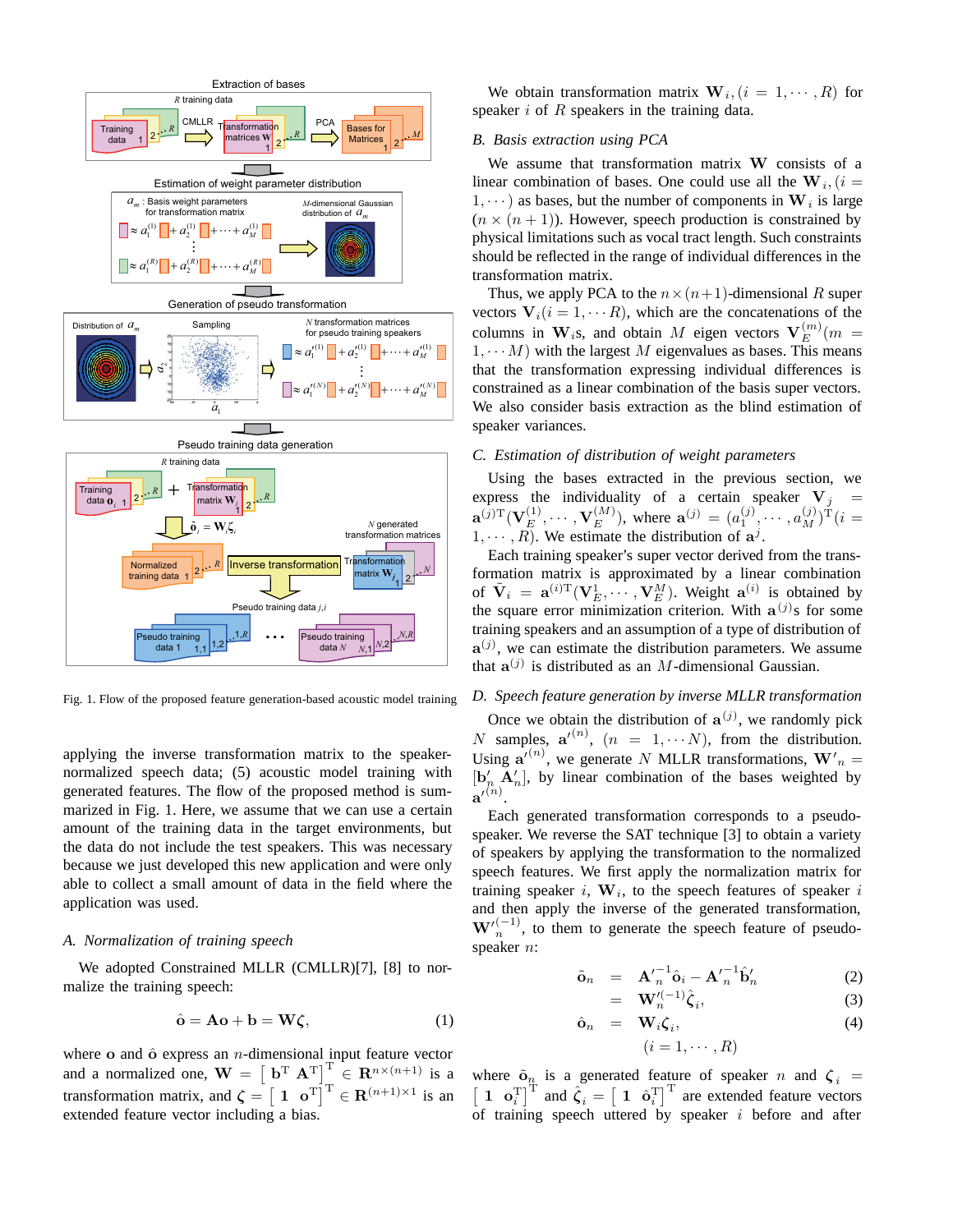normalization, respectively. Note that speaker *n*, who is not included in the training data, is a generated pseudo-speaker. Applying this procedure using the training speech of speakers  $i = 1 \cdots R$  and pseudo-speakers  $n = 1 \cdots N$ , we can obtain much more training data for the acoustic models. These pseudo-speakers are obtained from the distribution of original training speakers. If there are training speakers enough to estimate the "correct" acoustic models, the results should be better than our method. Here, we assume the situation that we cannot use enough data to train acoustic models and thus we try to "interpolate" or "extra-polate" the parameters of speakers.

#### *E. Training acoustic models using generated speech*

Finally, we use the feature vectors generated by the technique described in the previous section to train the acoustic models. The training data consist not only of existing speaker utterances but also the utterances of other generated speakers. As a result the acoustic models are expected to be robust at recognizing unknown speaker utterances.

# III. EXPERIMENTS

#### *A. Experimental conditions*

We collected real-field speech data using the *MusicNavi2* [9] spoken dialog-based music retrieval system. This system obtains user utterances from the Internet using loss-less speech compaction. Many anonymous users can use this system.

For recognition, we used a word-loop grammar with a vocabulary including all the words in the test utterances. There were no unknown words. We randomly selected 50 males and 50 females as training speakers. Utterances spoken by each training speaker were used as the training data. Training set 1 was 10 utterances from each subject  $(100 \times 10 = 1000$ utterances), and training set 2 was 30 utterances from each subject  $(100 \times 30 = 3000$  utterances).

We used test utterances from 250 speakers (160 males and 90 females). Fifty utterances from each speaker were used as test data. A feature vector consisted of a 12-dimensional MFCC, their first and second derivatives, and the first and second derivatives of the power. Experimental setup conditions, including these, are summarized in Table I.

For comparison, we performed MAP adaptation using all the training utterances, which is the adaptation for the environment, and SAT in the way of [2].

#### *B. Evaluation results*

*1) Basis extraction:* We set the cumulative proportions to 80%, 90%, and 95% to extract the bases. The relation between the cumulative contribution ratios and the number of bases is shown in Table II. With a cumulative proportion of 80%, we need approximately half of the bases that are extracted from the number of training speakers.

#### TABLE I EXPERIMENTAL SETUP

| # Training speakers    | 100 (50 males and 50 females)             |  |  |  |  |
|------------------------|-------------------------------------------|--|--|--|--|
| # Training uttrerances | Set 1: $1000$ (10 uttr. per person)       |  |  |  |  |
|                        | Set 2: 3000 (30 uttr. per person)         |  |  |  |  |
| # Test speakers        | $250$ (160 males and 90 females)          |  |  |  |  |
|                        | Exclusive with training sets              |  |  |  |  |
| Amount of test data    | $12500$ (50 uttr. per person)             |  |  |  |  |
| Features               | 12 MFCC + 12 $\Delta$ + 12 $\Delta\Delta$ |  |  |  |  |
|                        | + $\Delta$ power + $\Delta\Delta$ power   |  |  |  |  |
| Speech recognizer      | Julius-4.1[10]                            |  |  |  |  |
| Acoustic model         | Gender-independent triphone HMM           |  |  |  |  |
| structure              | 3000 states, 16 mixtures per state        |  |  |  |  |
| Language model         | Word loop grammar                         |  |  |  |  |
| Dictionary             | Words for MusicNavi2                      |  |  |  |  |
|                        | (approx. 8000 words)                      |  |  |  |  |

TABLE II RELATION BETWEEN CUMULATIVE PROPORTIONS AND NUMBER OF BASES

| Cumulative contribution ratio $[%]$ |                | $\overline{80}$ |      | $90 \mid 95$ |
|-------------------------------------|----------------|-----------------|------|--------------|
| # of Bases                          | Training set 1 | 59              | 75 L | -86          |
|                                     | Training set 2 | 56              | 73 L | -84          |

*2) Recognition results:* Using our proposed method, we generated 1000 pseudo-speakers from the bases described in Table II, randomly selected 600 real training speaker utterances from the training data, and converted these utterances for each pseudo-speaker. Thus we were able to obtain 60,000 training utterances. We trained the acoustic models using these utterances. For comparison, we also adapted the acoustic models trained using the Corpus of Spontaneous Japanese (CSJ)[11] with the real training data described in Table I. The average recognition rates and the standard deviations are shown in Table III. The test speakers were all different from the training speakers, so the recognition rates in Table III can be seen as the recognition rate without any speaker adaptation (but with environmental adaptation).

The table shows that the larger the number of the bases, the better the recognition rates, especially regarding Training set 1, which consisted of 10 utterances by 100 speakers. The recognition rate for Training set 1, using the proposed method, is comparable to the rate using MAP adaptation. With Training set 2, the proposed method outperforms MAP adaptation. Note that the standard deviations of the recognition rates with the proposed method are smaller than those with MAP, suggesting that the acoustic models were robust for handling speaker variations. The cumulative test speaker frequencies and the recognition rates are shown in Fig. 2. The numbers of speakers with low recognition rates are significantly smaller using the

<sup>&</sup>lt;sup>1</sup>We have to note that we should compare these results with the case we train acoustic models using original training data, but we could not do on the same condition because of the lack of training data. We conducted a preliminary experiments with small size of acoustic models and obtained that even using the training set 2 and HMMs with 500 states, the result of our method outperformed that by HMMs trained using original data because of the over-training. Using HMMs with 300 states, training original data were comparable with our method.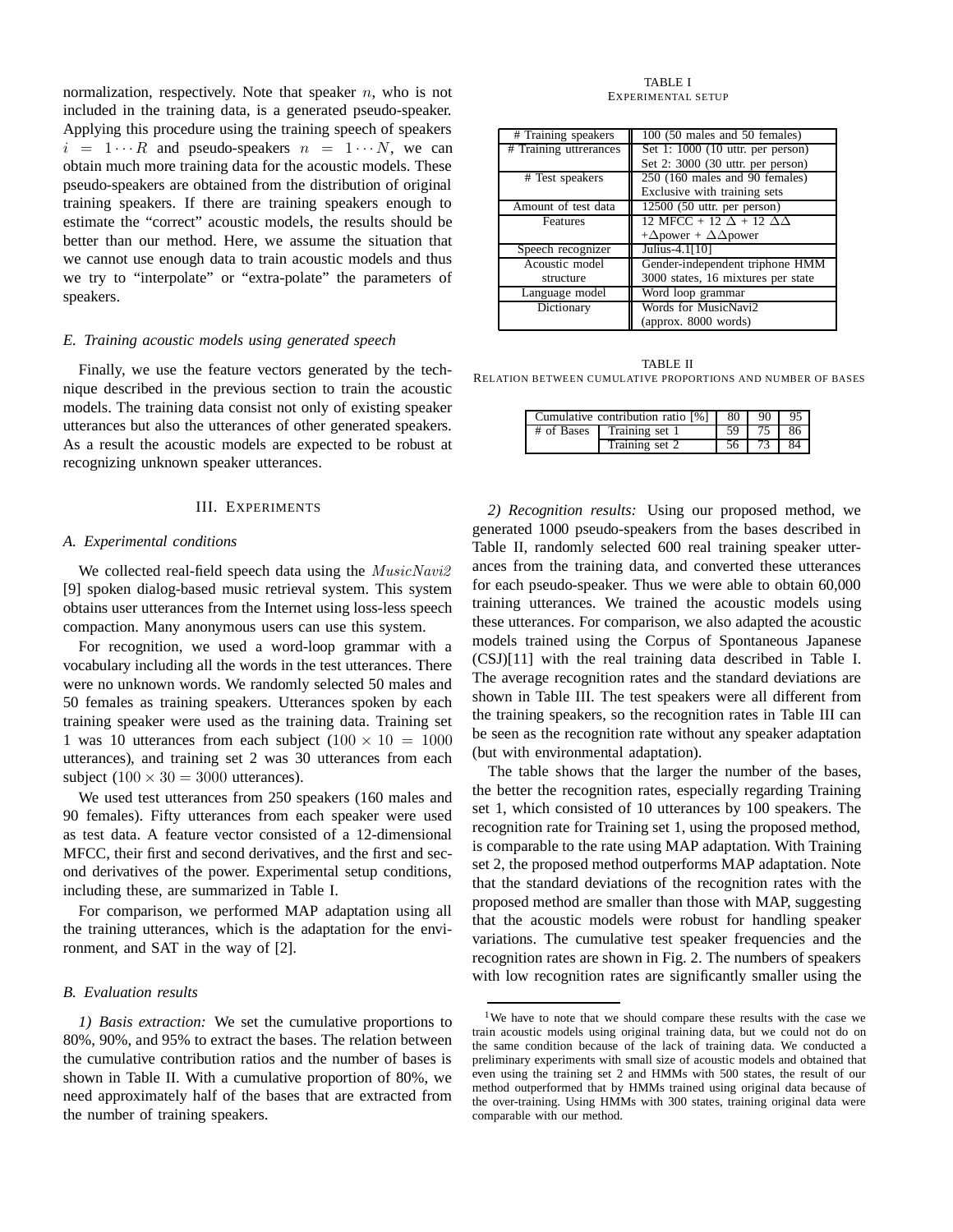TABLE III RECOGNITION RATES [%] AND STANDARD DEVIATIONS USING ACOUSTIC MODELS TRAINED USING PSEUDO-SPEAKER UTTERANCES AND THOSE ADAPTED BY MAP

| Methods <sup>1</sup> |             | Proposed | <b>MAP</b> |      |      |
|----------------------|-------------|----------|------------|------|------|
| Cumu. contrib. ratio |             | 80%      | 90%        | 95%  |      |
| Training set 1       | Recog. rate | 64.1     | 65.5       | 66.5 | 67.9 |
|                      | Std. dev.   | 17.3     | 17.2       | 16.9 | 19.6 |
| Training set 2       | Recog. rate | 70.5     | 70.7       | 70.8 | 69.2 |
|                      | Std. dev.   | 16.4     | 164        | 16.7 | 19.5 |



Fig. 2. Cumulative speaker frequency against recognition rates. CP*n* expresses the cumulative contribution ratio of  $n$  in the proposed method. The nearer to the X-axis the line is, the better the recognition performance.

proposed method than with MAP. This suggests that speaker generation produces a wide range of speaker variations. For this reason, the proposed training feature generation method works robustly for unknown speakers, especially those with low recognition rates. Inversely, our method did not perform well for the speakers originally with high recognition rates.



Fig. 3. Comparison of proposed method and SAT. CP*n* expresses cumulative proportion of *n* in the proposed method. In the figure, all the lines for CP*n*s overlaps.

This may be the effect of pseudo-speakers which were far from real humans, resulting that the distributions in HMM states were too broad than they need to be.

# *C. Comparison with SAT*

The method proposed in this paper is inspired by SAT, in which all the training speech is normalized and used for training, and in which the test utterances are normalized as well. However, our method generates speaker variation to train the acoustic models.

The crucial difference between SAT and our method is that SAT needs adaptation data for a specific speaker but our method does not.

We also compared the performance of SAT and our method. In the SAT framework, we assume that the normalization parameters of the transformation matrix are estimated from 1, 3, 5, 10, and 30 input utterances with which to normalize the test data. The recognition results are shown in Fig. 3. SAT performs better with more than ten adaptation utterances, but our method performs well without adaptation data.

#### IV. CONCLUSION

In this paper, we proposed generative acoustic model training based on the generation of pseudo speech features using a linear combination of principal components of MLLR transformation matrices. Our method outperforms adaptationbased methods when the amount of training data in the test environments is limited, especially for speakers with low speech recognition rates.

In the future, we will use more real speech data to generate a huge amount of feature vectors to produce an accurate and robust acoustic model. Currently we only use PCA to constrain the freedom of combination, but we need to investigate an appropriate constraint for speech generation. In an appropriate constraint subspace, we can generate a huge number of more accurate unknown speaker utterances to train a universal model.